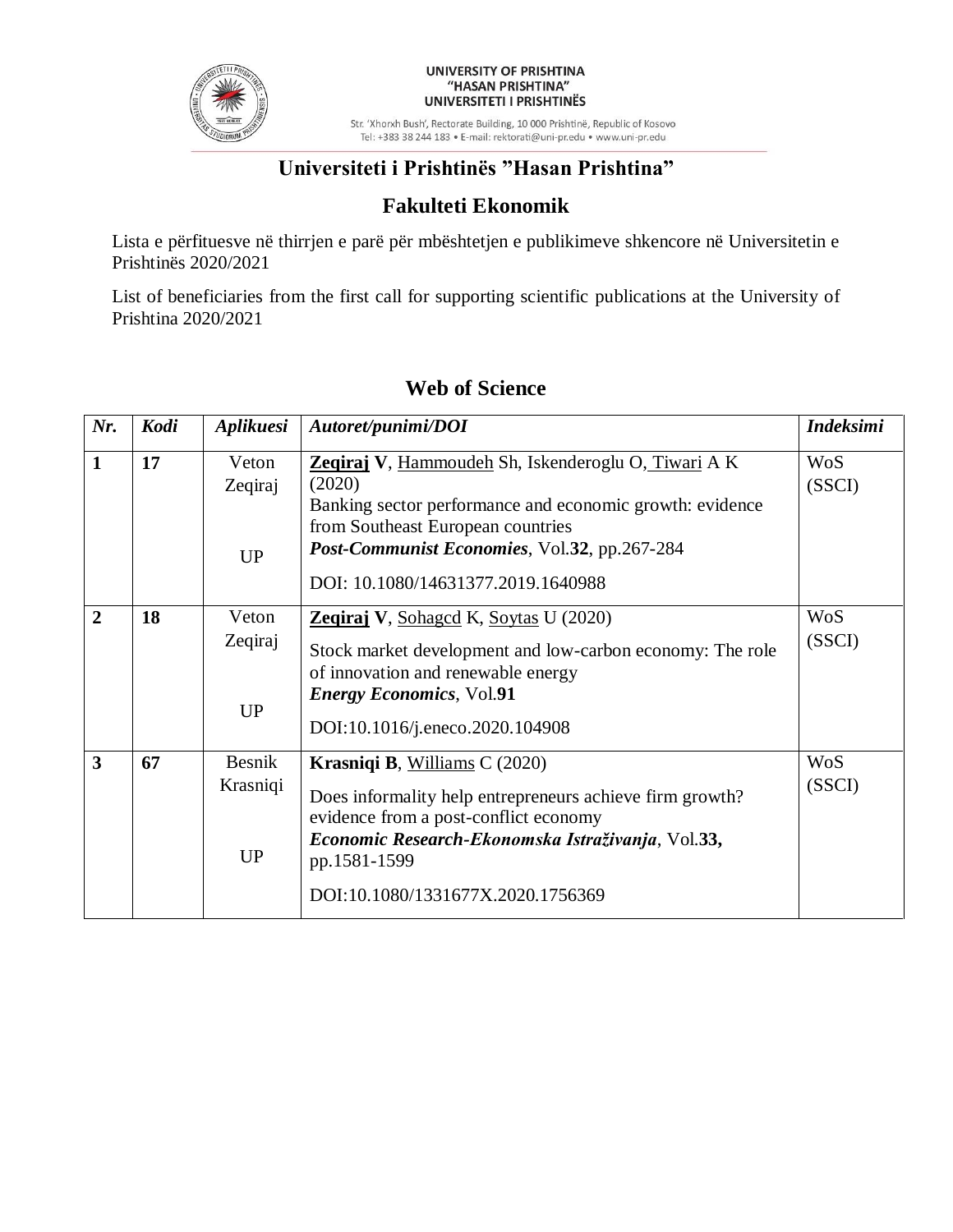

Str. 'Xhorxh Bush', Rectorate Building, 10 000 Prishtinë, Republic of Kosovo Tel: +383 38 244 183 · E-mail: rektorati@uni-pr.edu · www.uni-pr.edu

# **Universiteti i Prishtinës "Hasan Prishtina"**

## **Fakulteti Ekonomik**

Lista e përfituesve në thirrjen e parë për mbështetjen e publikimeve shkencore në Universitetin e Prishtinës 2020/2021

List of beneficiaries from the first call for supporting scientific publications at the University of Prishtina 2020/2021

| Nr.                     | Kodi | Aplikuesi                                | Autoret/punimi/DOI                                                                                                                                                                                                                                                      | <b>Indeksimi</b> |
|-------------------------|------|------------------------------------------|-------------------------------------------------------------------------------------------------------------------------------------------------------------------------------------------------------------------------------------------------------------------------|------------------|
| $\mathbf{1}$            | 40   | Sevdie<br>Alshiqi<br><b>UP</b>           | Alshiqi Bekteshi S (2020)<br>Firm Size Related to Export Performance<br><b>International Journal of Economics and Business</b><br>Administration, Vol.8, pp.51-61<br>DOI: 10.35808/ijeba/408                                                                            | Scopus<br>(Q3)   |
| $\overline{2}$          | 41   | Gentrit<br>Berisha<br>UP                 | Berisha G, Lajçi Rr (2020)<br>Fit to Last? Investigating How Person- Job Fit and Person-<br>Organization Fit Affect Turnover Intention in the Retail Context.<br>Organizations and Markets in Emerging Economies, Vol 11,<br>pp.407-428<br>DOI:10.15388/omee.2020.11.40 | Scopus<br>(Q4)   |
| $\overline{\mathbf{3}}$ | 42   | Sevdie<br>Alshiqi<br><b>UP</b>           | Alshiqi Bekteshi S, Bekteshi Xh (2020)<br>Conceptual Paper on External Determinants and Relationship<br>with Export Performance of SMEs<br><b>International Journal of Entrepreneurship, Vol.24</b>                                                                     | Scopus<br>(Q3)   |
| $\overline{\mathbf{4}}$ | 61   | Lura<br>Rexhepi<br>Mahmutaj<br><b>UP</b> | Rexhepi Mahmutaj L, Koka Grubi A (2020)<br>Models of Change in Organizations: The Case of XYZ<br>Construction<br><b>International Journal of Economics and Business</b><br>Administration, Vol.8, pp.407-415,<br>DOI: 10.35808/ijeba/525                                | Scopus<br>(Q3)   |